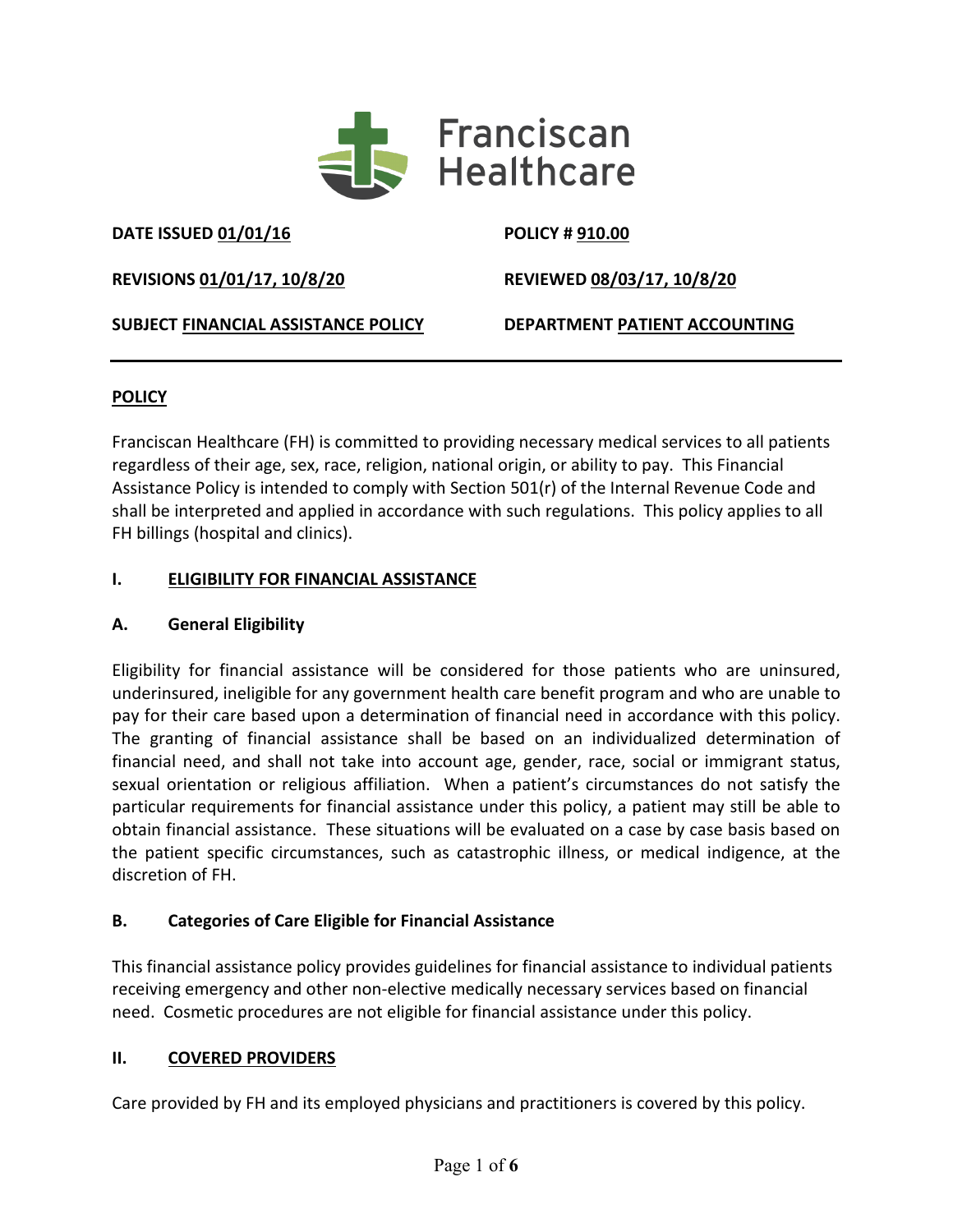Care provided by independent community physicians and other independent service providers is not subject to this policy. Patients should contact these other providers to determine whether care is eligible for financial assistance.

Patients may obtain a current list of providers who are and are not subject to this policy at no charge by contacting the Patient Financial Counselor at 430 N Monitor St, West Point, NE 68788 or calling 402-372-4029 or visiting [https://franhealth.org/patients-visitors/patient](https://franhealth.org/patients-visitors/patient-financial-information.html)[financial-information.html.](https://franhealth.org/patients-visitors/patient-financial-information.html)

## **III. LIMITATION ON CHARGES & CALCULATION OF AMOUNT OWED**

Patients who are deemed to be eligible for financial assistance under this policy will not be charged for care covered by this policy more than Amounts Generally Billed by FH to individuals who have health insurance covering such care. Discounts granted to eligible patients under this policy will be taken from gross charges.

## **A. Calculation of Amounts Generally Billed**

The "Amount Generally Billed" or "AGB" is the amount FH generally bills to insured patients. FH determines its AGB utilizing the method detailed below.

FH utilizes the look-back method to establish its AGB and AGB Percentage. The AGB is FH's gross charges multiplied by the AGB Percentage. Patient's may obtain FH's most current AGB Percentage and a description of the calculation in writing free of charge by visiting FH's Patient Financial Counselor at 430 N Monitor St, West Point, NE 68788, the emergency room front desk or the admissions desk, by calling 402-372-4029 or by visiting [https://franhealth.org/patients-visitors/patient-financial-information.html.](https://franhealth.org/patients-visitors/patient-financial-information.html)

FH calculates its AGB Percentage on an annual basis. For purposes of this policy, each new AGB Percentage will be implemented within 120 days of the 12-month period used by FH to calculate the AGB Percentage.

#### **B. Amount of Financial Assistance/Discount**

Financial assistance is generally determined by a sliding scale of total household income based on federal poverty guidelines. When total household income is less than 100% of the federal poverty guideline, a 100% discount from gross charges applies. When total household income is between 100% and 200% of the federal poverty guideline, a partial discount applies. See Schedule A for the Financial Assistance Guidelines. Pleases note that the amounts within Schedule A are updated annually based upon federal poverty guidelines published in the Federal Register.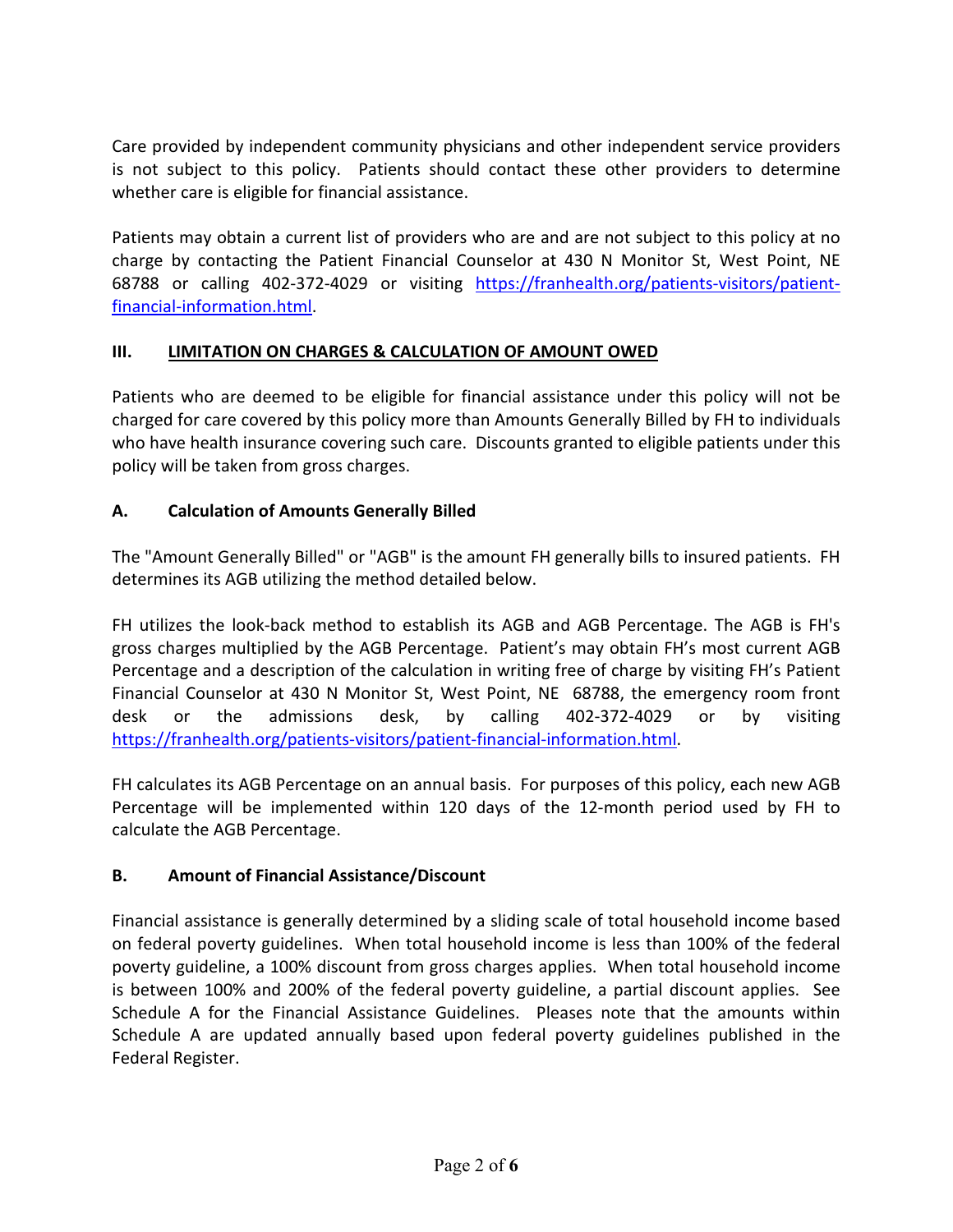If financial assistance provided to the patient results in a charge of greater than AGB, the patient shall be provided additional financial assistance such that the patient is not personally responsible for more than AGB. In determining whether an eligible patient has been charged more than AGB, FH considers only those amounts that are the personal obligation of the patient. Amounts received from third party payors are not considered charged or collected from the patient.

## **IV. APPLICATION PROCESS & DETERMINATION**

Patients who believe they may qualify for financial assistance under this policy are required to submit an application on FH's financial assistance application form during the Application Period. Completed applications must be returned to Franciscan Healthcare, ATTN: Patient Financial Counselor, 430 N Monitor St, West Point, NE 68788.

For purposes of this policy, the "Application Period" begins on the date care is provided to the patient and ends on the later of (i) the 240<sup>th</sup> day after the date the first post-discharge (whether inpatient or outpatient) billing statement is provided to the patient OR (ii) not less than 30 days after the date FH provides the patient the requisite final notice to commence extraordinary collection actions ("ECAs").

Patients may obtain a copy of this policy, a plain language summary of this policy, and a financial assistance application free of charge (i) by mail by calling 402-372-4029, (ii) by email (upon patient election) by emailing [billing@franhealth.org,](mailto:billing@franhealth.org) (iii) by download from <https://franhealth.org/patients-visitors/patient-financial-information.html> or (iv) in person at (a) the emergency room, (b) any admission areas, or (c) from Patient Financial Counselor at 430 N Monitor St, West Point, NE 68788.

# **A. Completed Applications**

Upon receipt, FH will suspend any ECAs taken against the patient and process, review and make a determination on completed financial assistance applications submitted during the Application Period as set forth below. FH may, in its own discretion, accept complete financial assistance applications submitted after the Application Period.

Determination of eligibility for financial assistance shall be made by the following individual(s):

| <b>Potential Write-off Amount</b> | <b>Approval Authority</b>         |  |  |
|-----------------------------------|-----------------------------------|--|--|
| $$0.00 - $500$                    | <b>Patient Accounting Manager</b> |  |  |
| $$501 - $3,000$                   | CFO.                              |  |  |
| \$3,001 - & Above                 | CFO and CEO                       |  |  |

Unless otherwise delayed as set forth herein, such determination shall be made within 30 days of submission of a timely completed application. Patients will be notified of FH's determination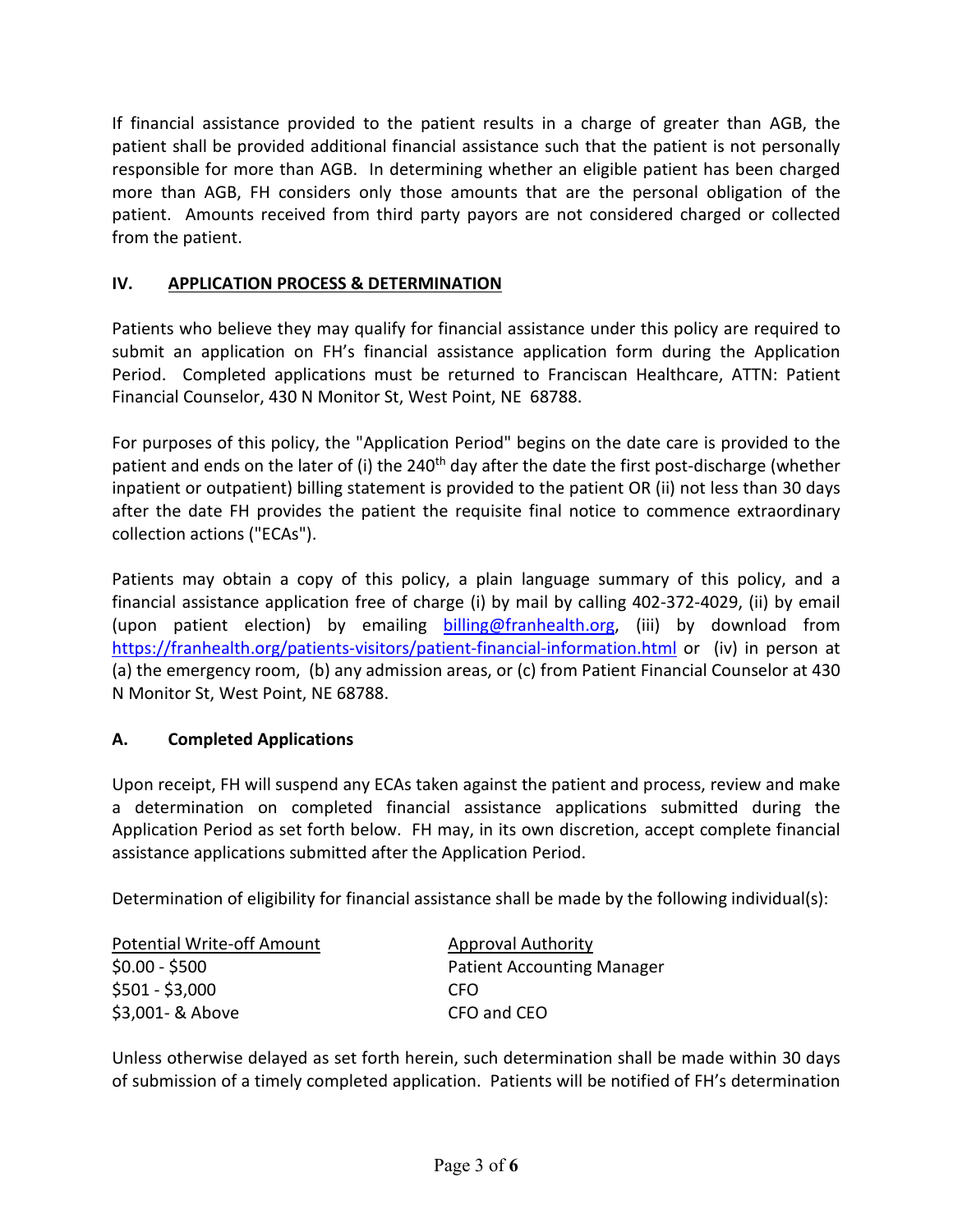as set forth in the Billing and Collection provisions detailed in the separate Billing and Collection Policy #910.006.

To be considered "complete" a financial assistance application must provide all information requested on the form and in the instructions to the form.

FH will not consider an application incomplete or deny financial assistance based upon the failure to provide any information that was not requested in the application or accompanying instructions. FH may take into account in its determination (and in determining whether the patient's application is complete) information provided by the patient other than in the application.

For questions and/or assistance with filling out a financial assistance application, the patient may contact the Patient Financial Counselor at Franciscan Healthcare at [billing@franhealth.org](mailto:billing@franhealth.org) or 402.372.4029.

#### **B. Incomplete Applications**

Incomplete applications will not be processed by FH. If a patient submits an incomplete application, FH will suspend ECAs and provide the patient with written notice setting forth the additional information or documentation required to complete the application. The written notice will include the contact information of the Patient Financial Counselor (telephone number and physical location of the office). The notice will provide the patient with at least 15 days to provide the required information; provided, however, that if the patient submits a completed application prior to the end of the Application Period, FH will accept and process the application as complete.

#### **C. Presumptive Eligibility**

Presumptive eligibility may be determined in certain situations based on the approval of FH's management and on the basis of individual life circumstances. Individuals who are uninsured and are represented by one or more of the following may be considered eligible for the most generous financial assistance in the absence of a completed Financial Assistance Application Form:

- Individual is homeless;
- Individual is deceased and has no known estate able to pay hospital debts; and
- Individual is currently eligible for Medicaid, but was not at the date of the service.

For any individual presumed to be eligible for financial assistance in accordance with this policy, the same actions described throughout this policy would apply as if the individual had submitted a completed Financial Application Assistance Form.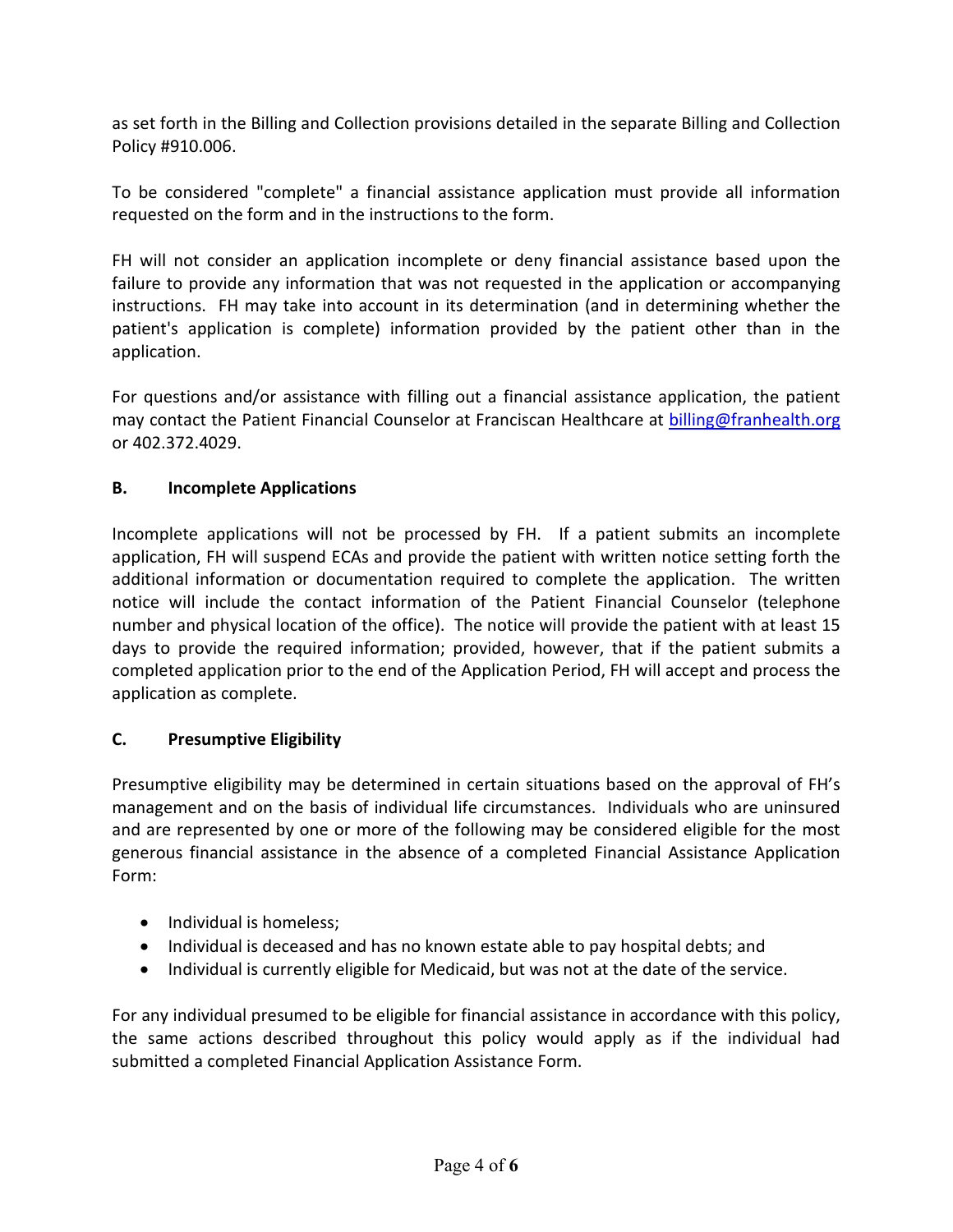## **D. Financial Assistance Disqualification**

Disqualification before or after financial assistance has been granted may be for reasons that include, but not limited to one of the following:

- 1. Information Falsification: Financial assistance will be denied to the patient if the patient or responsible party provides false information, and
- 2. Third Party Settlement: Financial assistance will be denied if the patient received a third party financial settlement associated with the care received at FH. The patient is expected to use the settlement amount to satisfy any patient account balance.

## **V. COLLECTION ACTIONS**

For further information on the actions FH may take in the event of non-payment, please see FH's Billing and Collection Policy, Policy #910.006. Patients may obtain the Billing and Collection Policy free of charge (i) by contacting the Patient Financial Counselor at email: [billing@franhealth.org](mailto:billing@franhealth.org) or at 402-372-4029, (ii) by request in person at patient financial services, the emergency room front desk or the admissions desk, or (iii) by download at [https://franhealth.org/patients-visitors/patient-financial-information.html.](https://franhealth.org/patients-visitors/patient-financial-information.html)

#### **VI. EMERGENCY MEDICAL CARE**

Emergency medical treatment will be provided without regard to ability to pay and regardless whether the patient qualifies for financial assistance under the financial assistance policy, See Policy #600.137. FH will not take any action that may interfere with the provision of emergency medical treatment, for example, by demanding payment prior to receiving treatment for emergency medical conditions or permitting debt collection activities that interfere with the provision of emergency medical care in the emergency department. Emergency medical treatment will be provided in accordance with FH policies governing and implementing the Emergency Medical Treatment and Active Labor Act.